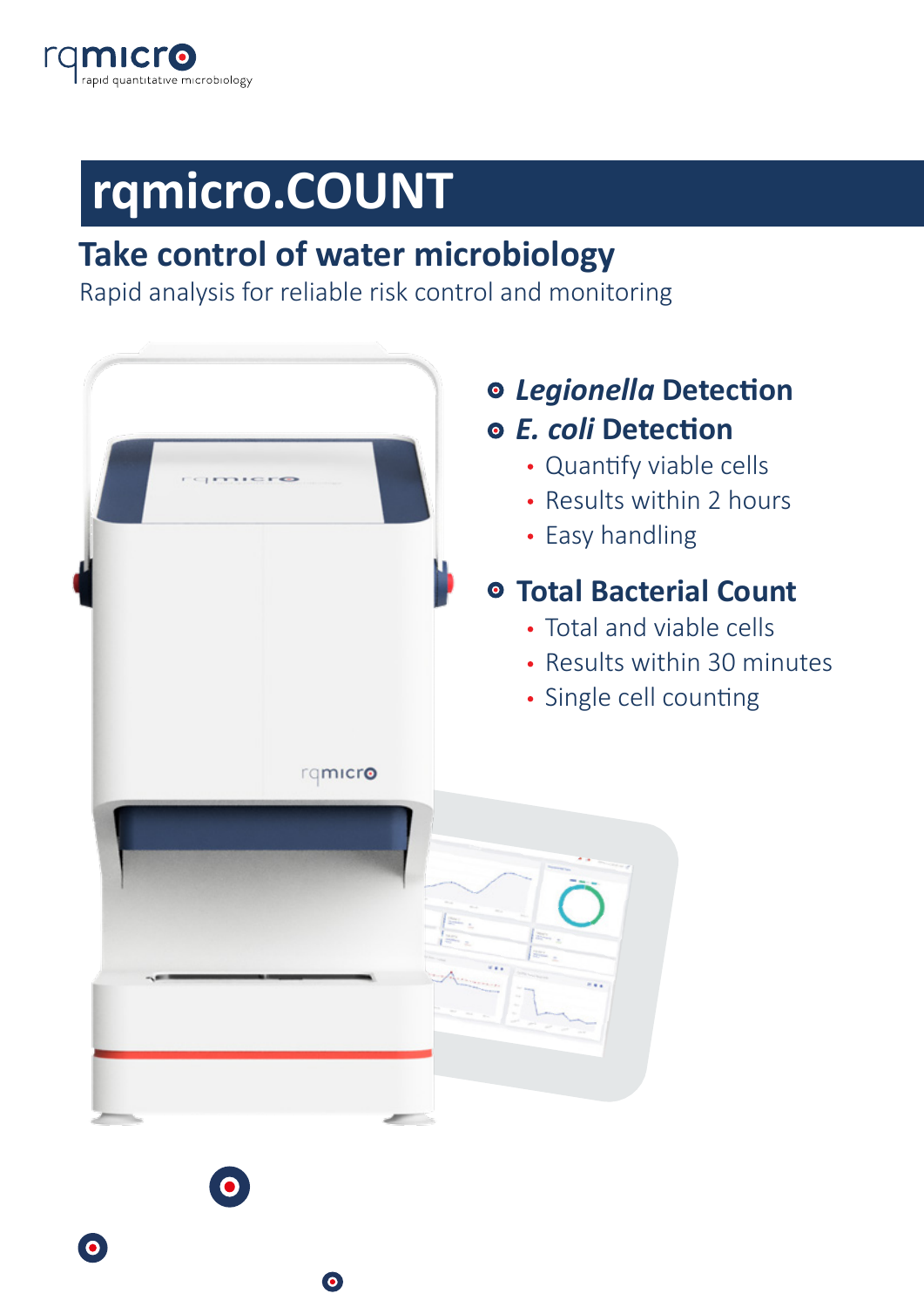

# **Analysis for various industries and applications**

*Legionella*, *E. coli*, total bacteria

| <b>Industry</b>           | <b>Facility Management</b>                                                                                                                    | <b>Service Labs</b>                                           |
|---------------------------|-----------------------------------------------------------------------------------------------------------------------------------------------|---------------------------------------------------------------|
| <b>Applications:</b>      | • Monitor water systems and detect contaminations<br>• Adjust water, biocide or energy consumption<br>• Control and optimize water management |                                                               |
| <b>Water types:</b>       | • Industrial process water<br>• Cooling water<br>• Raw water                                                                                  | • Wastewater<br>• Drinking water<br>• Recreational water      |
| <b>Application areas:</b> | • Automotive and Steel<br>• Chemistry and Pharma<br>• Pulp and Paper                                                                          | • Hotel and Healthcare<br>• Agriculture<br>• Energy and Water |
| <b>Benefits:</b>          | • Reduce health risks and avoid process interruptions<br>• Improve water quality control                                                      | • Offer better services to internal and external customers    |

*"The kit presents a new technology emerging in environmental monitoring of Legionella with faster time to result, matrix independence, and good sensitivity."*



*License No.: 052002 for L.p. SG 1 Detect kit*

Inside Laboratory Management, AOAC International Jan/Feb 2021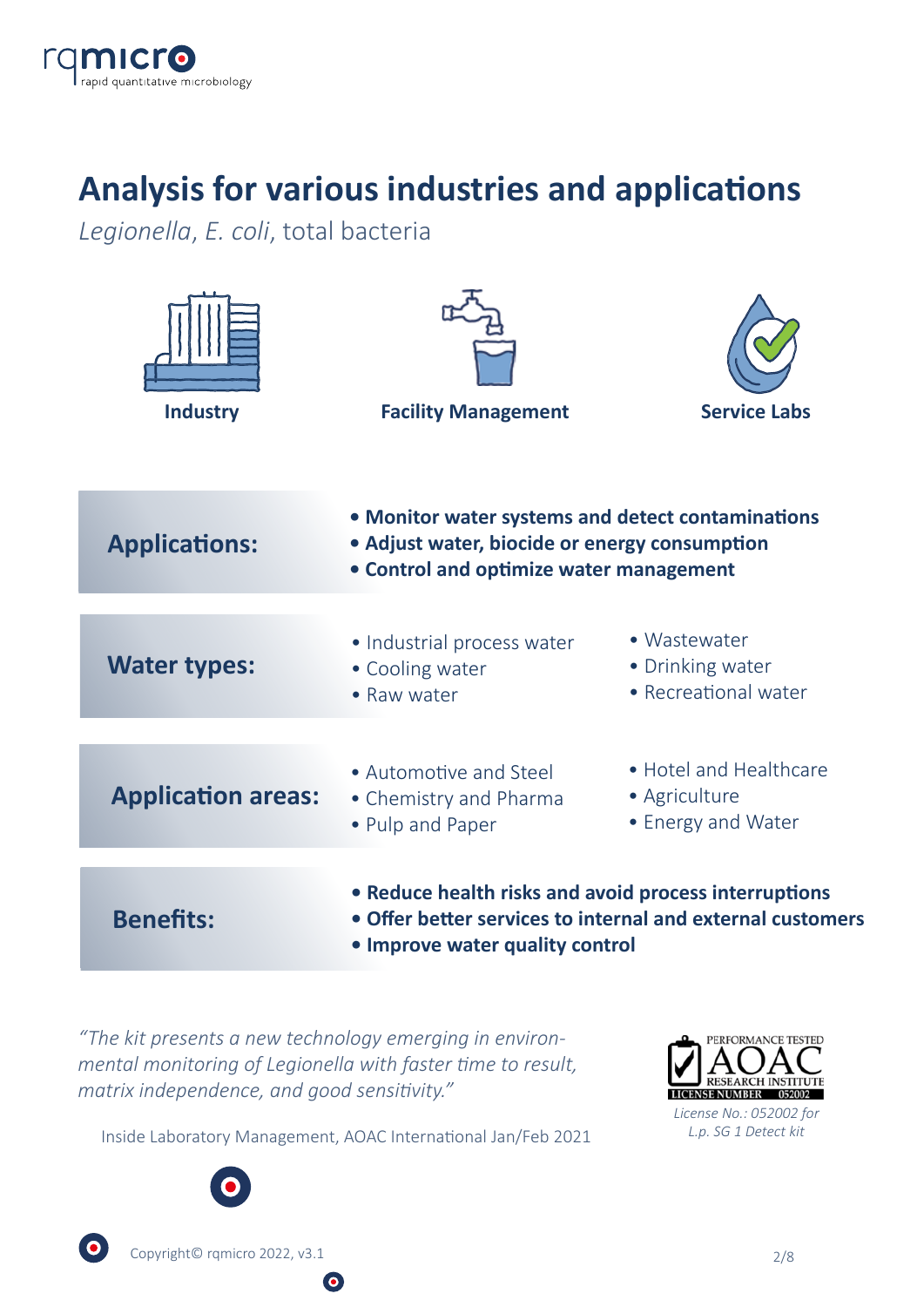

# **rqmicro.COUNT Features**



### **Rapid & Reliable**

- Automated cell isolation and single-cell counting
- Parallel processing of up to 8 samples
- Actionable data based on the analysis of single cells, including viability assessment

### **Convenient & Portable**

- Weight: 12.9 kg
- Portable device with small footprint
- Maintenance-free cartridge system
- No start-up/shutdown or cleaning cycles
- Self-calibrating optics
- Intuitive operation through a touch screen





### **Consistent & Unbiased**

- Cartridge system:
	- no sample cross contamination
	- standarized sample purification and analysis
- Predefined instrument settings and analysis protocols

#### **User-friendly online platform**

• Remote access to reports, trends and data analysis

- Easy-to-read dashboard for actionable results
- Email notification for immediate response



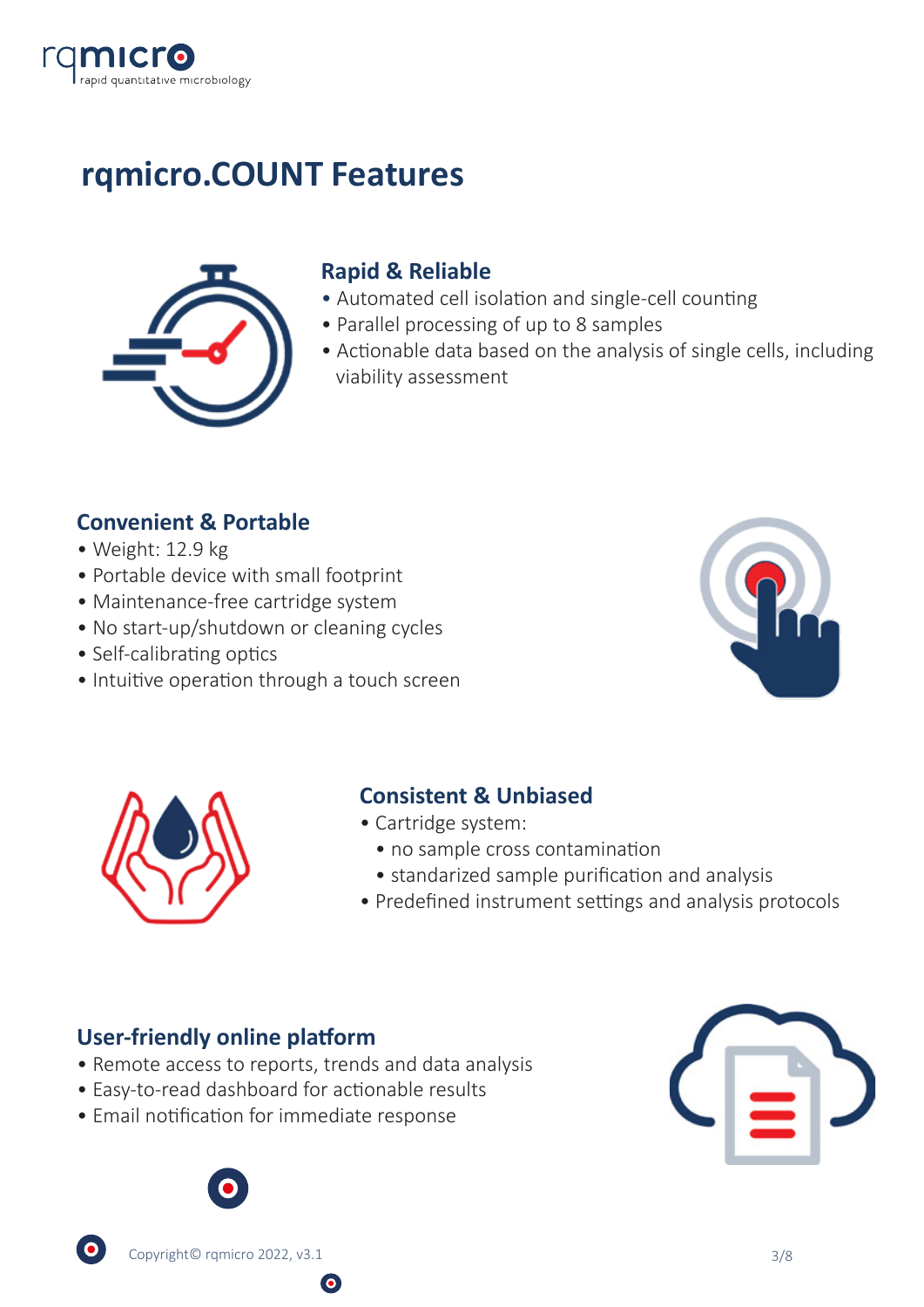

## **Operators of water systems and water labs benefit from actionable** results that enable effective microbiological hygiene management.

Legionella have been recognized as the largest health burden among water pathogens. **Total Cell Count** is an established parameter to assess the total microbiological load of drinking and process water.

**rqmicro.COUNT** enables the on-site and in-lab analysis of bacteria on a single-cell level. The system isolates target cells from samples using immunomagnetic separation and determines the cell concentration of viable cells using flow cytometry. Up to eight samples can be processed in parallel. These high-end technologies have been limited to use in academic, research and development laboratories for the past 40 years and are now available for routine use.

#### **Science**

rqmicro.COUNT technology has been developed a�er 12 years of research and development at rqmicro (rapid quantitative microbiology) in collaboration with the Swiss Federal Institute of Technology (ETH) and Swiss Federal Institute of Aquatic Science and Technology (Eawag). After more than 100 years, analytical methods in water microbiology have seen little progress and are mainly based on cell cultivation. The method developed by rqmicro does not require cell cultivation due to the specific isolation of target cells and the high-performance optical detection. As a result, the method delivers results on single-cell level within hours instead of days.

#### rqmicro method for the quantification of bacteria

#### **1. Labelling**

Mark target cells with fluorescent dyes and, depending on the assay, with magnetic particles

**2. Target cell isolation** 

Automated purification of target cells, depending on the assay

**3. Single-cell analysis**

Flow cytometric counting of viable cells



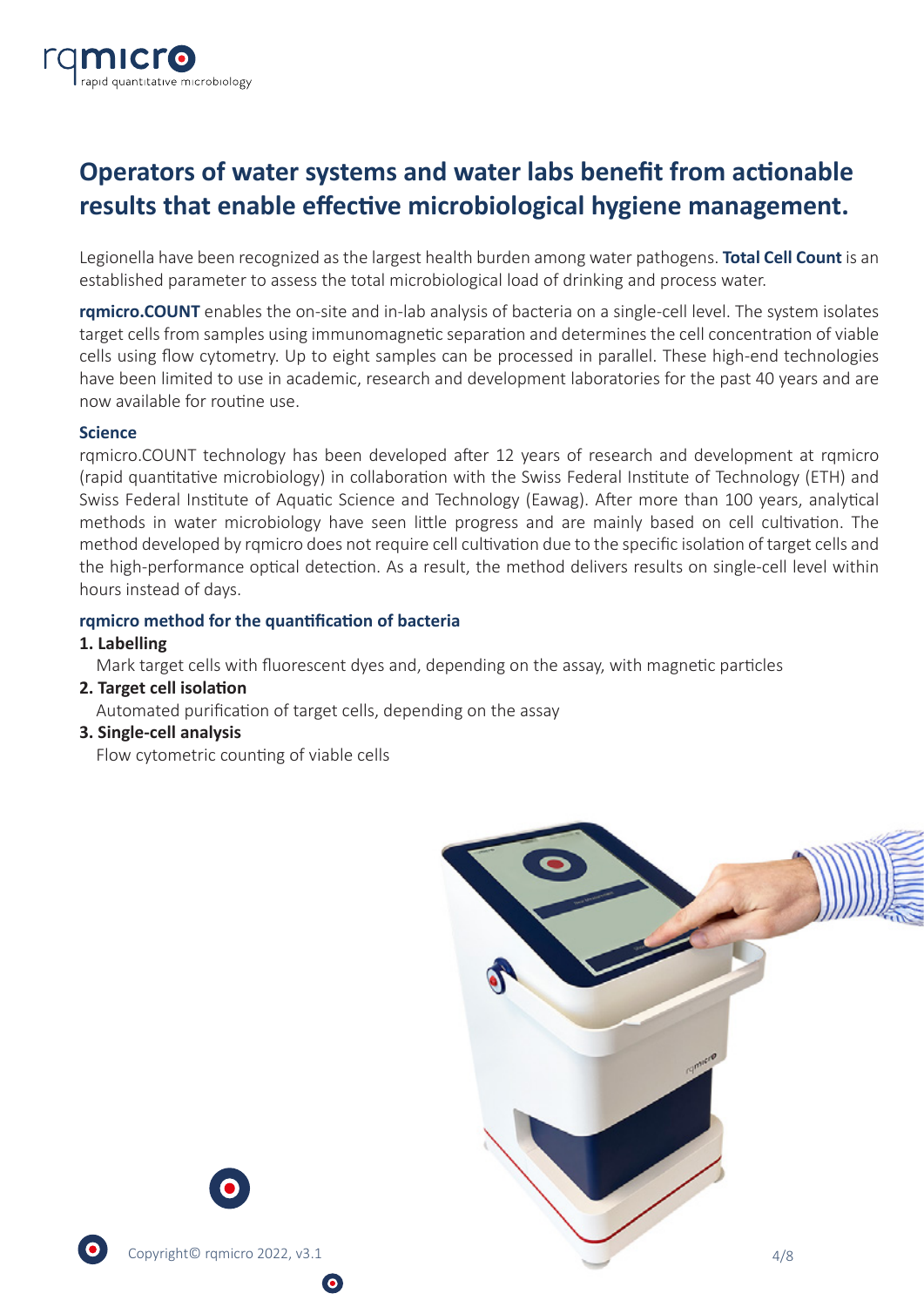

# **Workflow**

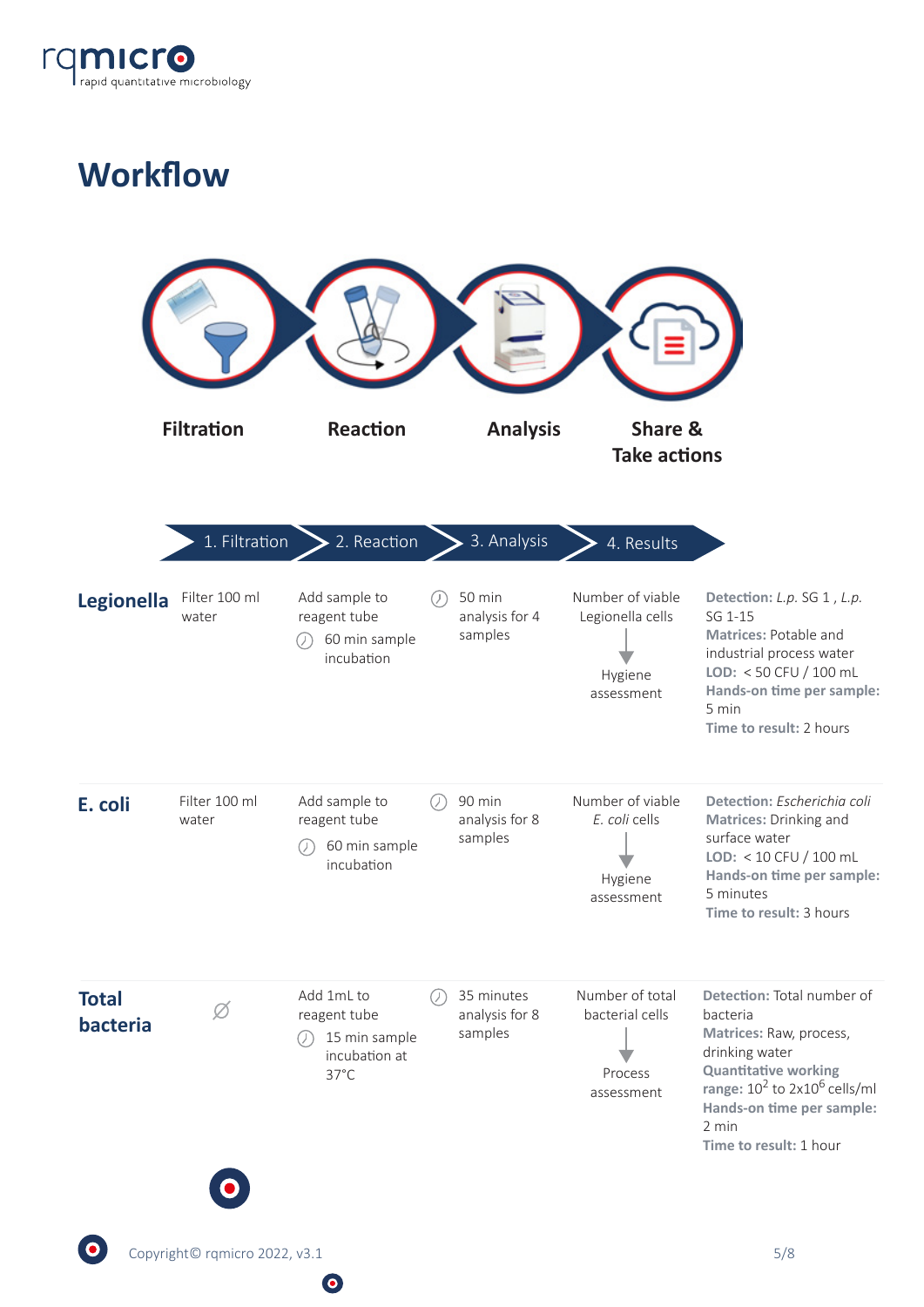

# **MAKE WATER SAFE**

| <b>Product number</b> | <b>Product name</b>                    |  |  |
|-----------------------|----------------------------------------|--|--|
| 1200                  | rqmicro.COUNT                          |  |  |
| 31010                 | L.p. SG 1 DETECT Kit (96 tests)        |  |  |
| 31110                 | L.p. SG 1-15 DETECT Kit (96 tests)     |  |  |
| 32010                 | E. coli Kit (96 tests) (Early Access)  |  |  |
| 30010                 | Total Cell Count (TCC) Kit (96 tests)  |  |  |
| 30020                 | Intact Cell Count (ICC) Kit (96 tests) |  |  |
|                       |                                        |  |  |



#### **Contact us or book an online demo presentation to see** rqmicro.COUNT in action.

 *"The aim of rqmicro is to enable customers to take control over the microbiological situation in water systems. Reliable and quantitative data makes it possible to improve water management and risk control to make water safer and create value for the water industry."* 

Dr. Hans-Anton Keserue, CEO of rqmicro



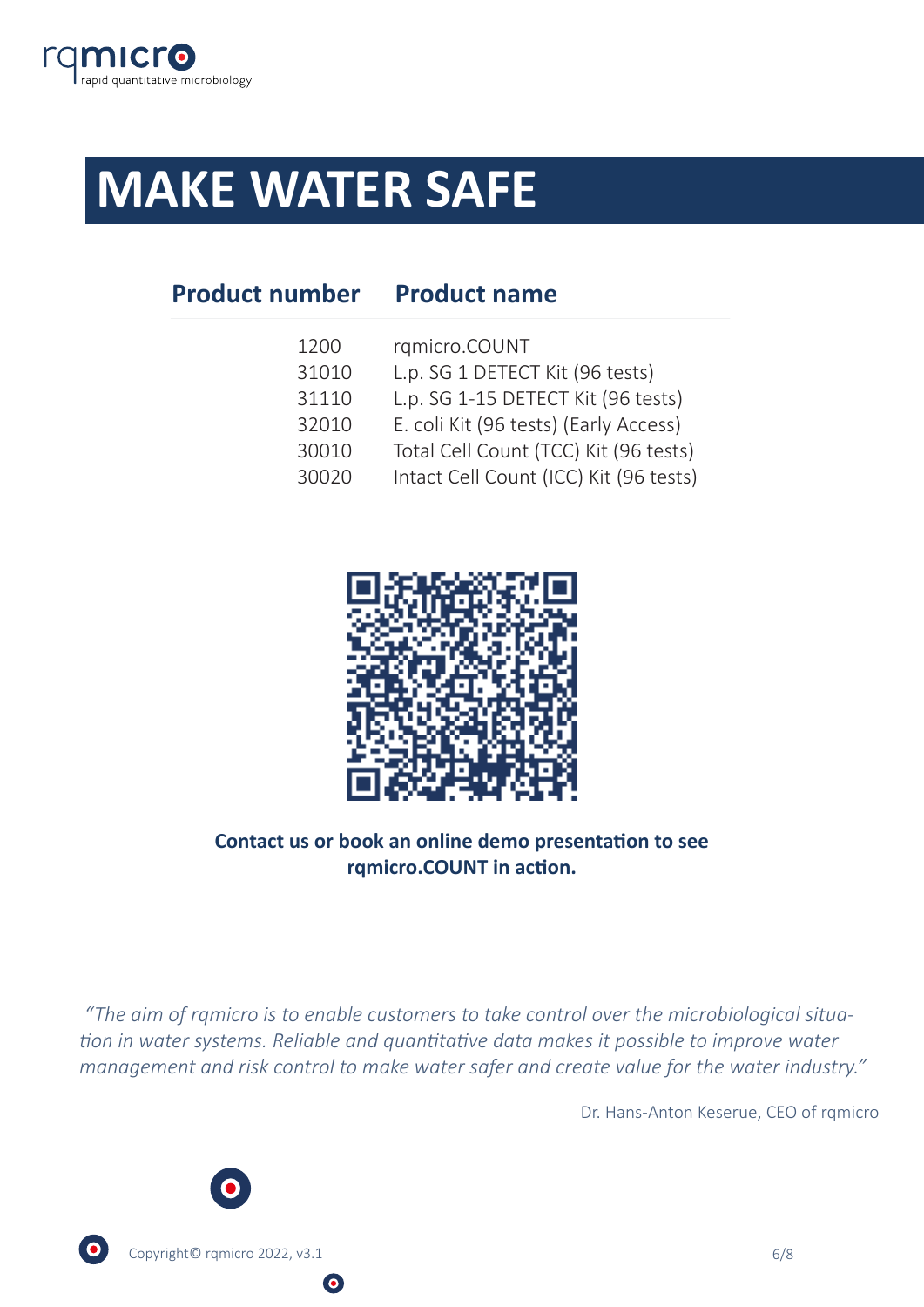

# **Notes**

| <u> 1989 - Andrea Santa Andrea Andrea Andrea Andrea Andrea Andrea Andrea Andrea Andrea Andrea Andrea Andrea Andr</u>  |  |  |
|-----------------------------------------------------------------------------------------------------------------------|--|--|
| ,我们也不会有什么?""我们的人,我们也不会不会不会。""我们的人,我们也不会不会不会不会。""我们的人,我们也不会不会不会。""我们的人,我们也不会不会不会不会                                     |  |  |
| <u> 1989 - Andrea Andrea Andrea Andrea Andrea Andrea Andrea Andrea Andrea Andrea Andrea Andrea Andrea Andrea Andr</u> |  |  |
|                                                                                                                       |  |  |
| ,我们也不会有什么?""我们的人,我们也不会不会不会不会不会不会不会。""我们的人,我们也不会不会不会不会不会不会不会。""我们的人,我们也不会不会不会不会。""                                     |  |  |
|                                                                                                                       |  |  |
| ,我们也不能会在这里的,我们也不能会在这里,我们也不能会在这里,我们也不能会在这里,我们也不能会在这里,我们也不能会在这里,我们也不能会在这里,我们也不能会在这里                                     |  |  |
| ,我们也不会有什么。""我们的人,我们也不会不会不会不会不会不会不会。""我们的人,我们也不会不会不会不会不会不会不会。""我们的人,我们也不会不会不会不会不会                                      |  |  |
|                                                                                                                       |  |  |
|                                                                                                                       |  |  |

Your contacts:

 $\bullet$ 

**Dr. Björn Biedermann**, Head of Sales bjoern.biedermann@rqmicro.com +41 78 973 73 33

**Christophe Gutknecht**, Senior Sales Manager christophe.gutknecht@rqmicro.com +41 78 229 51 15